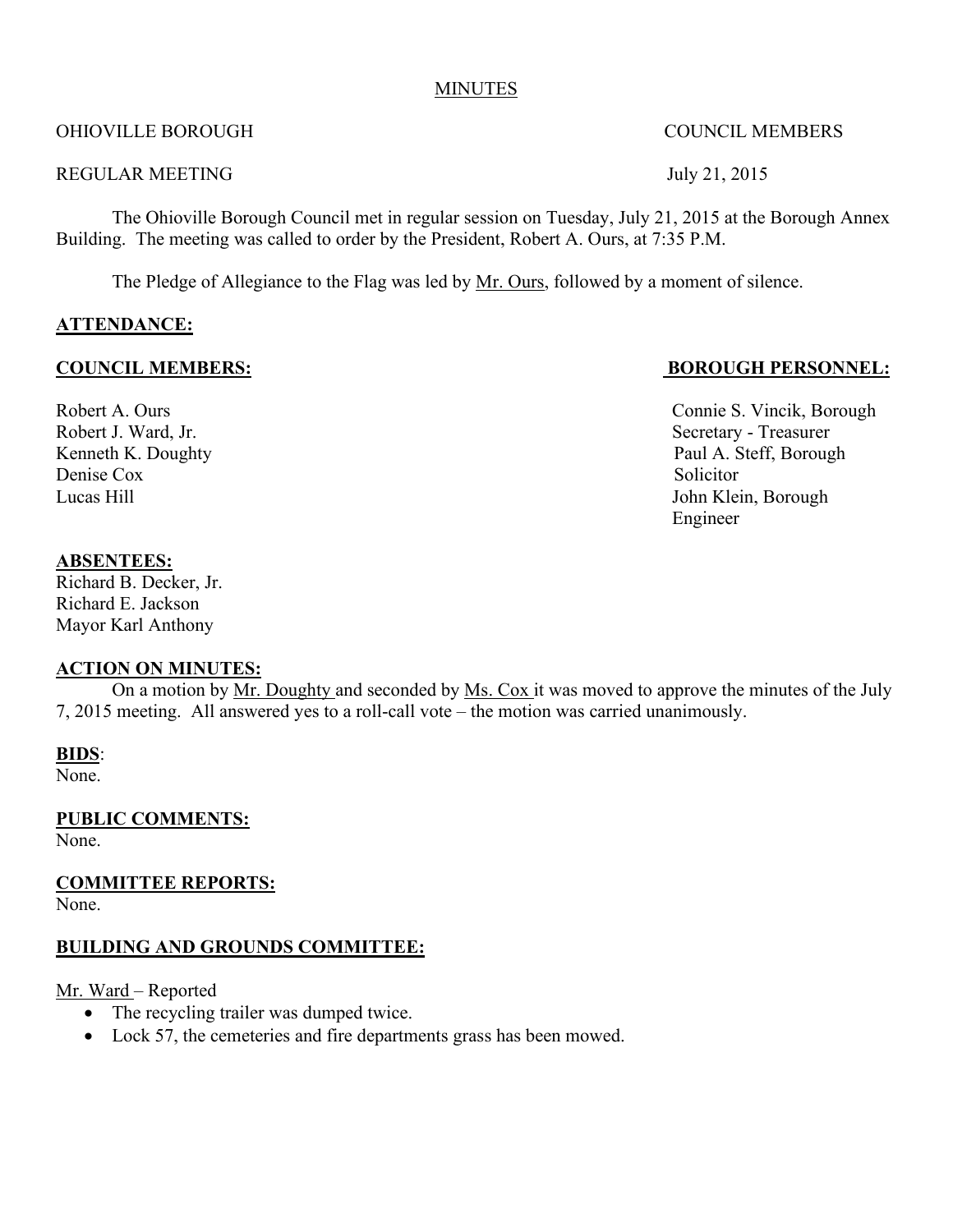# **OFFICE PERSONNEL & EQUIPMENT COMMITTEE:**

Office and Equipment Committee – Mr. Ours – No Report.

*It was agreed to go into executive session to discuss a personnel matter at 7:38 P.M.*

**\*\*\*\*\*\*\*\*\*\*\*\*\*\*\*\*\*\*\*\*\*\*\*\*\*\*\*\*\*\*\***

*The regular session of the Ohioville Borough Council reconvened at 8:35 P.M.*

#### **MOTION TO AUTHORIZE THE SOLICITOR TO PREPARE AN ADVERTISEMENT FOR HIRING A BOROUGH MANAGER:**

On a motion by Mr. Hill and seconded by Mr. Ward it was moved to authorize the solicitor to prepare an advertisement for hiring a Borough Manager. All answered yes to a roll call vote. The motion was carried.

## **MOTION TO KEEP THE WINTER MAINTENCE AGREEMENT WITH PENNDOT FOR SMITHSFERRY ROAD FOR THE AMOUNT OF \$6,686.79:**

On a motion by Mr. Ward and seconded by Mr. Hill it was moved to keep the winter maintenance agreement with Penn Dot for Smithsferry Road for the amount of \$6,686.79. All answered yes to a roll call vote. The motion was carried.

## **FINANCE AND LEGISLATIVE COMMITTEE:**

Finance Committee - Mr. Doughty – Reported that the monthly employee taxes have been paid and the monthly reconciliations have been successfully performed. The budget is in the plus for now, watch the spending!

Regarding the loan, things are moving forward.

Legislative Committee – Mr. Ours – Reported on the ordinance violation letters, some improvements are being made. As for the repeat offenders it is suggested to send citations.

## **HEALTH, SANITATION AND RECYCLING COMMITTEE:**

Health, Sanitation, & Recycling Committee - Mr. Hill – No Report

## **PUBLIC SAFETY COMMITTEE:**

Fire Committee – Mr. Doughty– No Report

Police Committee – Mr. Ours – Reported that we are having problems with the camera on Pleasantview Dr. The hard drive has failed. Discussion on fixing it or take it down.

## **MOTION TO REMOVE THE CAMERA LOCATED ON PLEASANTVIEW DR.**

On a motion by Mr. Hill and seconded by Mr. Ward it was moved to remove the camera located on Pleasantview Dr. Ms. Cox, Mr. Hill, Mr. Ward & Mr. Ours voted yes, Mr. Doughty voted no. The motion was carried.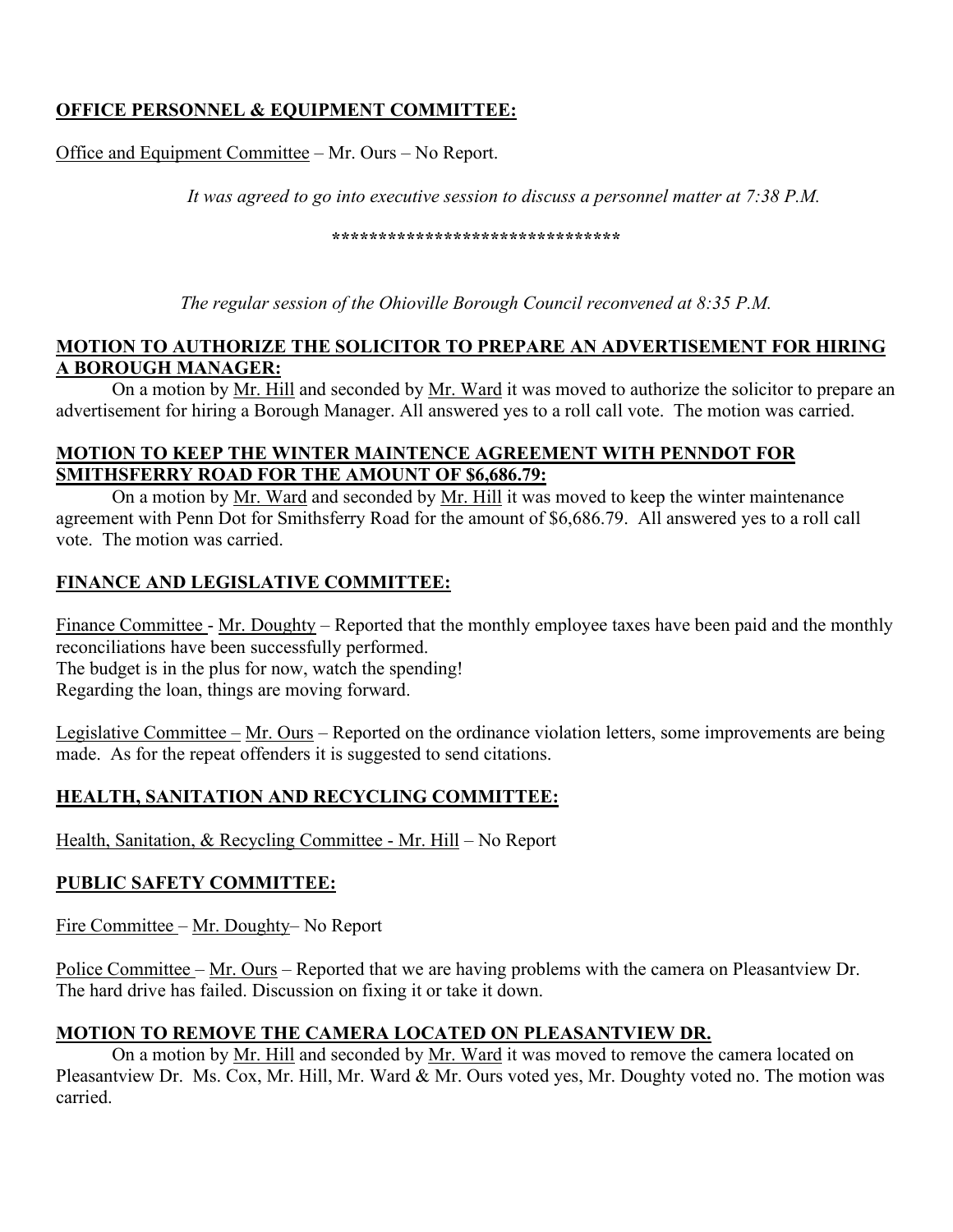## **RECREATION COMMITTEE:**

Recreation Committee – Ms. Cox – Reported that we received a quote from Chaffee for \$2,200.00 to help level out the playground area. We also received one from Leport's for \$4,500.00. It was decided to discuss this with the playground equipment company to see when they can be here.

# **ROAD COMMITTEE:**

Mr. Ward reported:

- Bermed Liberty Ave, Ashwood & Bielers Run in spots.
- Patched Ridgemont, Reed plan, Willowbroook, Tuscarawas Ext & Pleasantview.
- Oiled double seal #67 & #8 at the end of Willowbrook, Reed plan, end of Ridgemont, spots on Tuscarawas Ext., Liberty Ave & Wolf Run approximately 7.4 miles.
- Used 2,000 gallons of E1 Prime & 34,740 gallons of E3.
- Graded spots on Bielers Run & Ashwood before the Gas Co. gets started oiling.
- Put up the old sign posts on Tuscarawas & Pleasantview.
- Finished basin in Meadowbrook in front of Kemp's.
- Would like Midland to do some sweeping on some of our oiled roads in the Reed plan.
- Discussed applying #67 on top of #8 on Bielers Run, Eastwood & Westwood.
- Discussion on Midland wanting us to zip and oil 3/10 of a mile of road. Figured 2-2 ½ days to do the job, Grader use 4 hours, zipper use 4 hours, roller 6 hours, 3 trucks used for 3 hours and 3 men. \$6,790.00. It was decided not to do this.

## **PUBLIC UTILITIES COMMITTEE:**

Public Utilities Committee – Ms. Cox – No Report

## **REPORTS OF OFFICERS**:

Mayor - No Report

Secretary – No Report

Treasurer – Treasurers Report was submitted for June 2015 for acceptance.

## **ACTION TO ACCEPT THE TREASURERS REPORT FOR JUNE 2015:**

On a motion by Mr. Doughty and seconded by Ms. Cox it was moved to accept the treasurers report for June 2015. All answered yes to a roll call vote. The motion was carried.

Planning Commission – No Report

Emergency Coordinator – No Report

Borough Solicitor – Discussion on the demolition of the Nixon property.

## **MOTION TO AUTHORIZE THE SOLICITOR TO PREPARE A LETTER FOR PURCHASE OF THE NIXON PROPERTY:**

On a motion by Mr. Hill and seconded by Ms. Cox it was moved to authorize the solicitor to prepare a letter for purchase of the Nixon property. All answered yes to a roll call vote. The motion was carried.